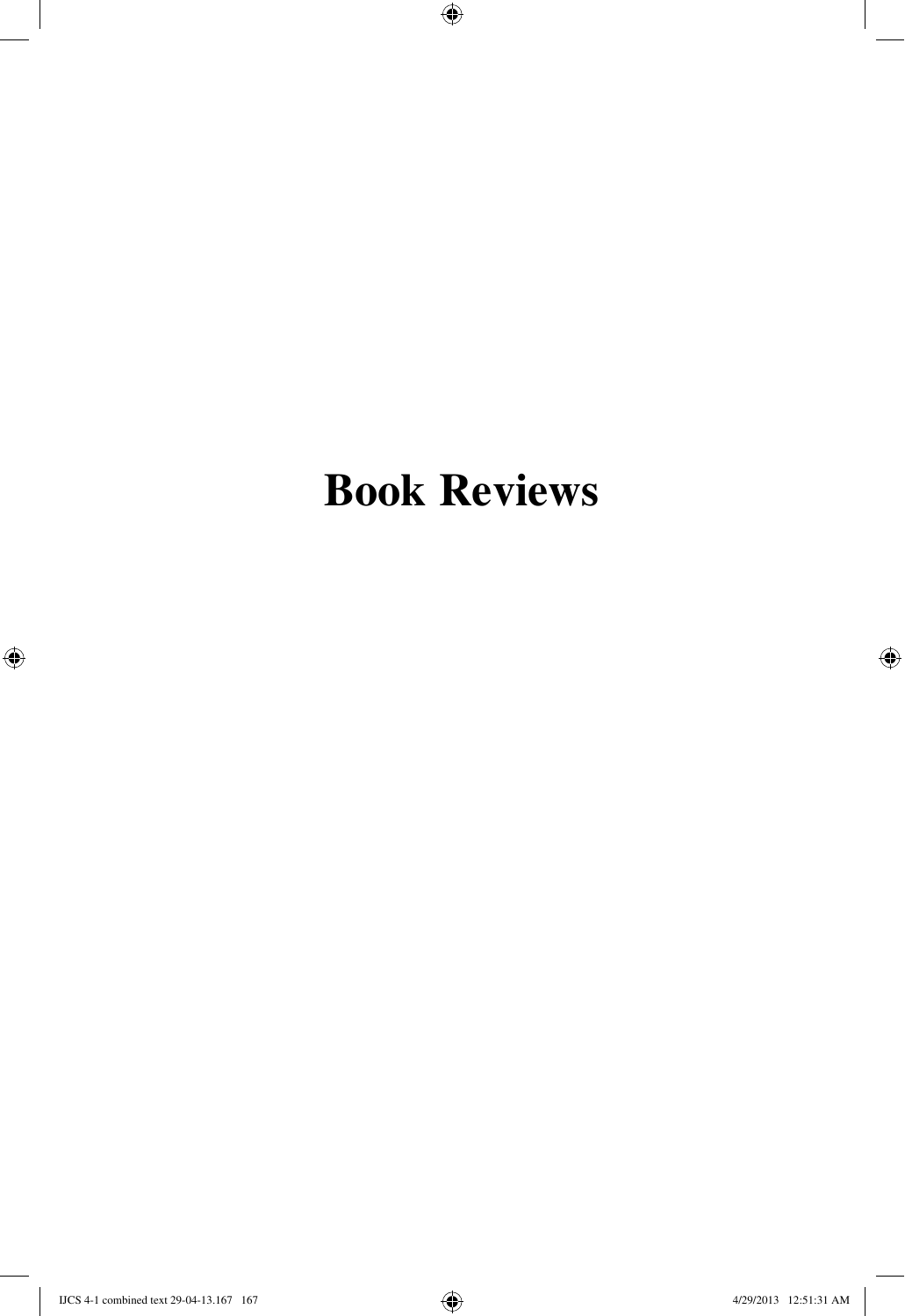

 $\overline{\phantom{a}}$ 

 $\bigoplus$ 

 $\bigoplus$ 

 $\overline{\phantom{a}}$ 

 $\bigoplus$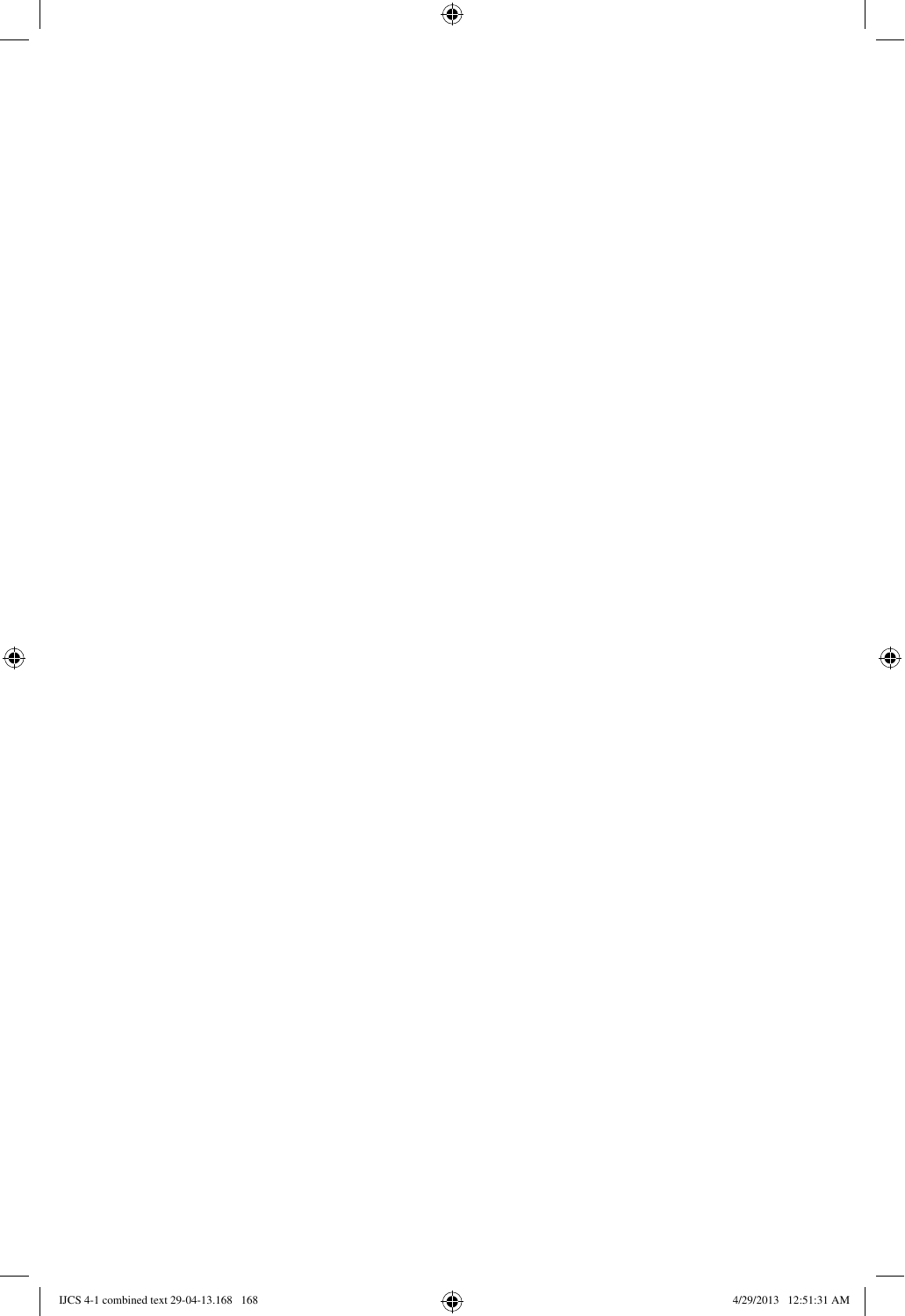## **Book Review**

⊕

Michael David Kwan, *Things That Must Not Be Forgotten: A Childhood in Wartime China*, Long Grove, Illinois: Waveland Press, Inc., 2000, reprinted 2012, 240 pp. + xvi.

Telling stories of wartime China from the perspective of a Eurasian boy, Kwan's memoir reconstructs a lost China where unforeseen wars and revolution, international politics, and economic disorders in the 1930s and 1940s changed people's life courses as they carried on their patriotic struggle for survival. The 2012 new edition adds a preface by the author's son on his father's late years in China since 1980s, which presents the author's life story in a Chinese emotion *yeluo guigen* – fallen leaves return to the root of the tree. The book provides fascinating details on the lives of a Chinese family with a British housewife, their interactions with other Westerners, Eurasians, and Chinese folks. Kwan focused on how turbulent changes in China affected his coming-of-age, his family members and their friends. Through the inquisitive eyes of a biracial child in search for his identity at home, within the small Western community, and in Chinese society at large, Kwan presented the contradictions, brutality and ruptures in wartime China with fresh and humane touches.

The first eight chapters described the sheltered and privileged life of David's childhood. Born in Japanese occupied Harbin in 1934 as the youngest son to an influential railway administrator who worked underground for the Nationalist government, Kwan's Swiss biological mother jilted him, and he called his father's new British wife Ellen as Mother. Under his father's tutelage, David had lived with Anglo-Chinese friends in British Concession in Tienjin, developed friendship with a tenant farmer who engaged in guerilla activities in Beidaihe, and enjoyed the life of the Western community at the Legation Quarter in Beijing which isolated them from "war, disease, poverty and starvation." (p. 56) David was not immune to the suffering of ordinary Chinese through shared experiences of Japanese bombing, gunfight, and martial law, and interactions through shopping, sightseeing, and vacation breaks. First tutored by Chinese teachers then attended the International School, David grew up bicultural with the knowledge his father was a secret agent for the Nationalist government in Chungking. After the Pearl Harbor Incident, Japanese sealed the Legation Quarter and closed the International School. David attended a Chinese school briefly where he suffered from excruciating racism and bullying.

⊕

⊕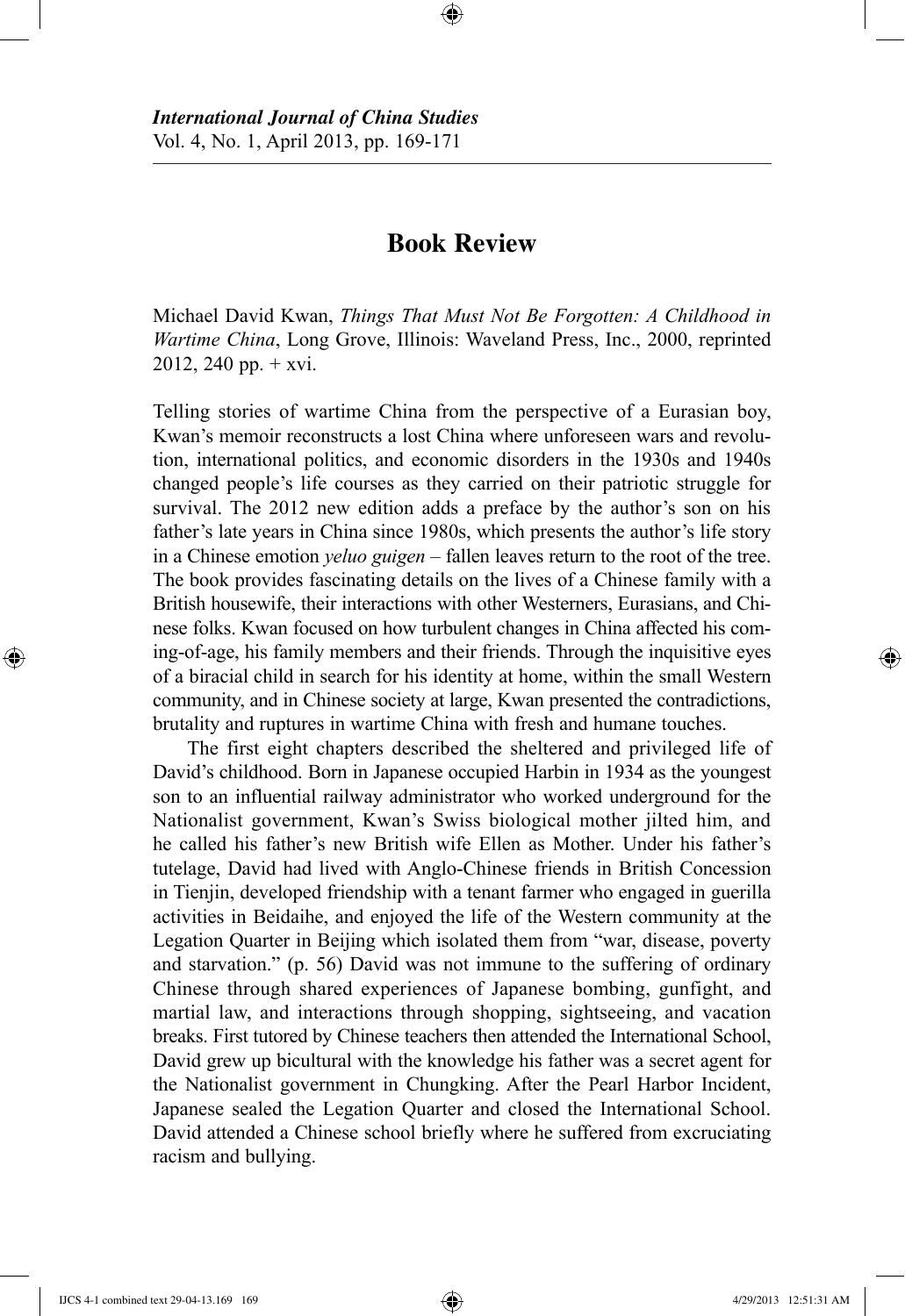Chapters 9-16 told stories of David's years in Qingdao, a German Concession which changed hands from the puppet Nanking regime, to the restored Nationalist government, then to the Communist. David attended a Catholic School where teachers humiliated students and education was poor. He made friend with a Eurasian kid Shao whose soprano voice "was the glory of the choir" (p. 113), and became an altar boy. Father organized sports meet to defeat Japanese denigration that "Chinese are sick men of East Asia". Hiding from his tree house, David enjoyed watching the Japanese Navy admiral next door had afternoon tea with his wife, and enjoying their Western music from a gramophone. Ellen befriended with an Italian widow Maria Contini who ran an antique store. As the Pacific War intensified, the Kwans helped wounded resistance fighters, including an American airman Captain Perry. The bully Brother Wilfred was frightened to death by Japanese air raids, and the school headmaster Brother Feng who was thought to escape to the guerilla band actually survived by hiding in a cellar. Mayor Yue who had connections with the Chunking government secretly colluded with the Japanese.

⊕

When the Japanese surrendered, the privileged lives of the Kwans deteriorated. The National army backed by American forces seized property and assets from civilians: took away Maria's antique store, occupied half of the Kwan's house, and seized their and their bank accounts and house in Beijing. The coward Brother Feng and chameleon Mayor Yue became resistance heroes, yet David's patriotic father was under investigation because of his previous affiliation. Believing in Father's integrity, the family hired a lawyer Mr. Shi rather than bribe for his freedom. Mother worked as a secretary for US military base and had a close relationship with Captain Perry who now stationed with US marine in Qingdao. David's friend Shao lost his voice and developed close relationship with US marine, which brought him humiliation at school. As soon as Shao's father was released from detainment, they moved to Brazil. Lonely and unpopular, David joined Boy Scouts and became cynical and callous. When Civil War broke out in China, Captain Perry withdrew from Qingdao with US Marine, and Maria sailed for New York to be reunited with her son. Mayor Yue who lost his backing was sentenced to death as a corrupt official. As David's brother Tim who served the China's National Airline in wartime helped get Father out of prison, a cable from G2 in San Francisco confirmed that Father had been their liaison since the Japanese incursion. The family arranged David to study in Hong Kong before the Communist takeover.

Chapter 17 took us to Shanghai, David's last stop in China on his way to Hong Kong, where he witnessed the street smartness of local people, and how inflation and financial collapse affected people's lives. Interesting episodes unfolded complicated relationships among family members: his greedy brother Albert and his wife held the boy as a hostage to extort money. David's grandmother, the matron of a prominent gentry household favoured the boy

IJCS 4-1 combined text 29-04-13.170 170 4/29/2013 12:51:31 AM

⊕

⊕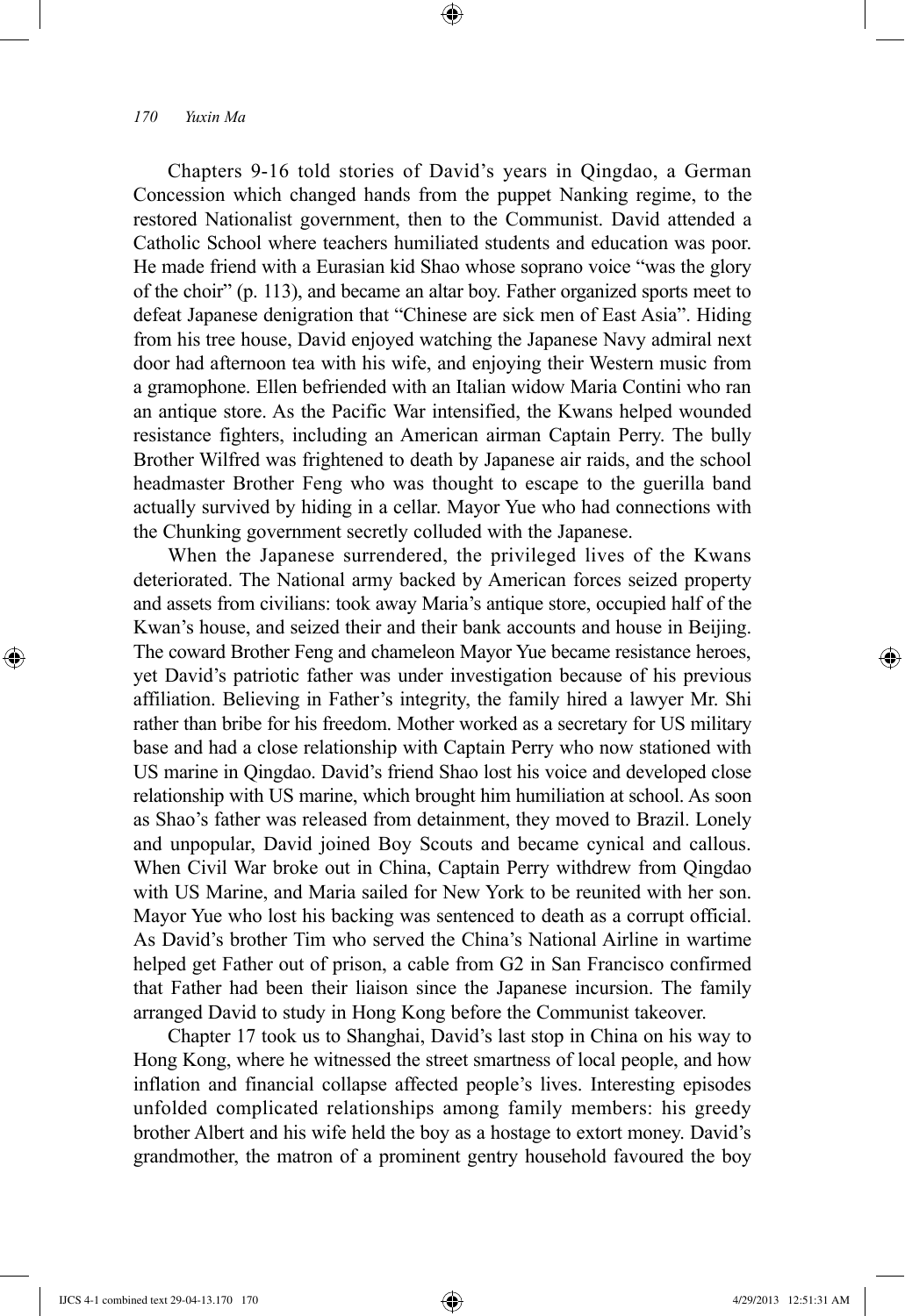because of his familiarity with Chinese culture. Rescued by his cousin from Albert's control, David flew to Hong Kong at the age of twelve.

⊕

The book makes several contributions to the study of wartime China. First, it touches racial meanings of being Eurasian – seen as "half-caste" by Europeans, "foreign devil" by Chinese, and "evil imperialists" by a Japanese teacher. Second, it emphasizes on human suffering during the wartime by contrasting the earlier privileges of the Western Community in China with their unexpected endings – captured and killed by the Japanese, repatriated from Japanese prison camps, and reunited with family members elsewhere in the world. Third, it provides an alternative way to look at Chinese history in the 1930s to 1940s from a global perspective, and reminded people of less known history – the wartime puppet regimes and their collaborators, Japanese discrimination against Westerners, and the brief US military and marine presence on China's coast before the Communist takeover. The book portrays a gallery of vivid characters of all nationalities in wartime China, and captures the lure of a lost world.

> *Dr Yuxin Ma Associate Professor Department of History University of Louisville*

⊕

⊕

Dr Yuxin Ma 马育新 received her PhD in East Asian History from the University of Minnesota, and is currently an Associate Professor in the History Department at the University of Louisville, United States of America. She has published a book entitled *Women Journalists and Feminism in China, 1898-1937* (2010, Cambria press), and authored articles in *Twentieth Century China*, *Gender Issues*, *Women's History Review*, etc. Her most recent research is on gender and the film culture in Manchukuo. <*Email: yuxin.ma@louisville.edu*>